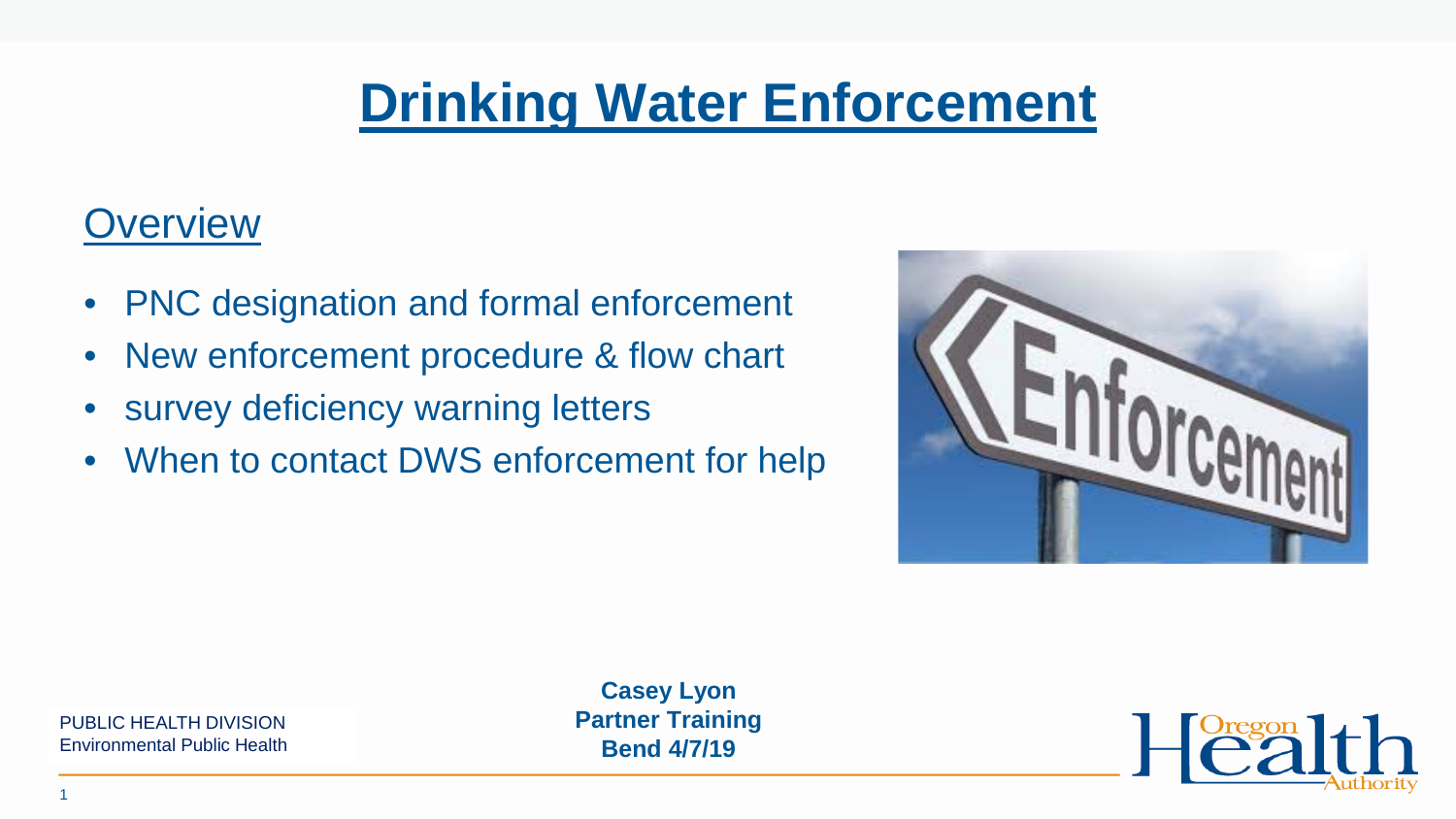### **What is a PNC (Priority Non-Complier), and when are we obligated to do formal enforcement?**

- Violations accumulate and a point score is given to each violation.
- When a system violation score is 11 or higher the water system is designated a PNC.
- The six-month clock starts at 11 points or higher.
- EPA requires states to be in formal enforcement by 6 months as a PNC.
- If a water system score is less than 11 and is not considered a PNC, DWS does not have an obligation to do formal enforcement by six months.

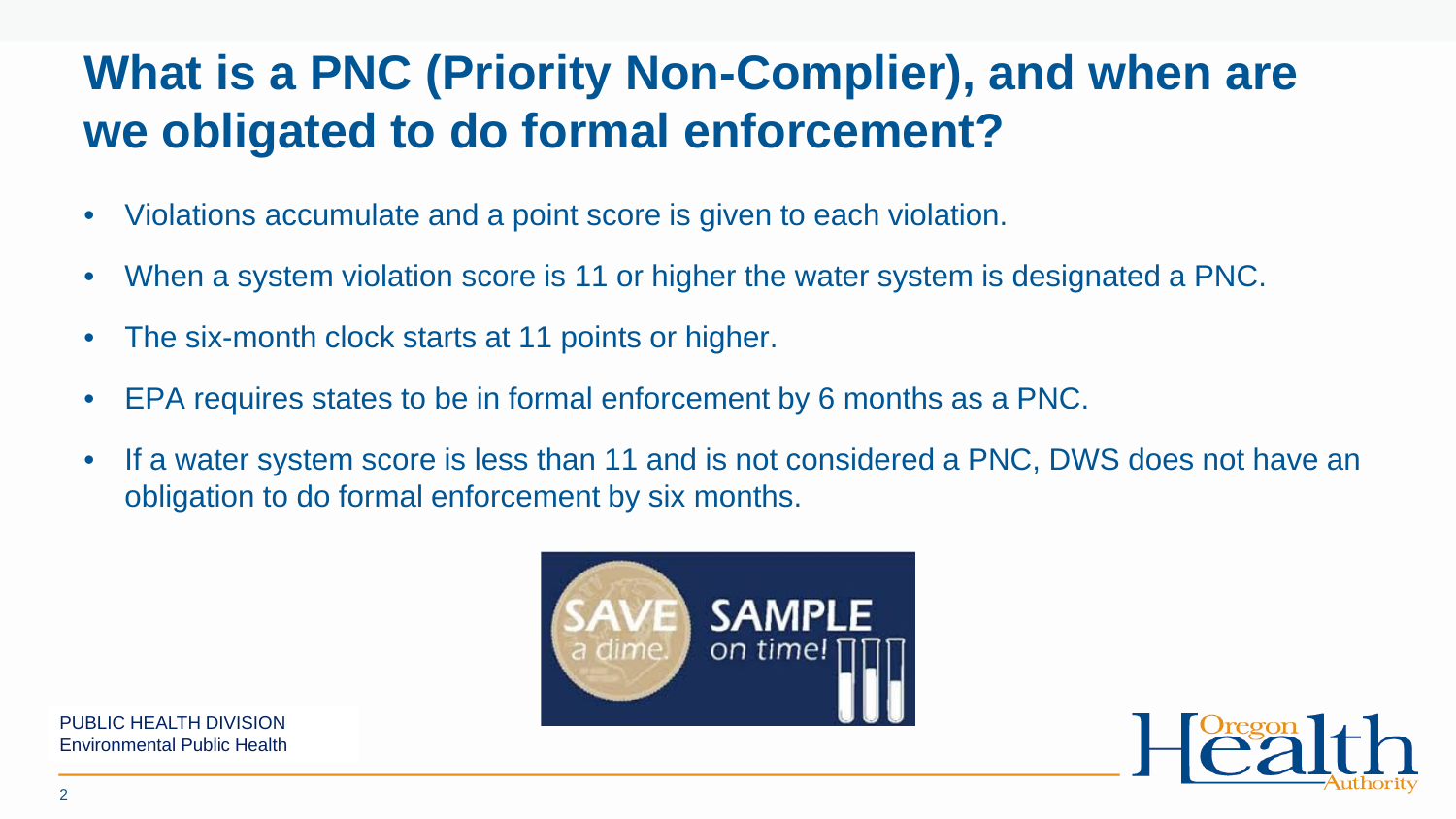### **New enforcement procedure and flow chart!**

- Enforcement procedure intended for field staff.
- Explains PNC designation and obligation to be in formal enforcement if a PNC by six months.
- Shows low, medium and high priority violations.
- Explains responsibilities for partners and DWS when doing enforcement.
- Informal enforcement taken by partner agencies, formal enforcement taken by DWS.
- Explains auto-generated letters being sent by DWS.

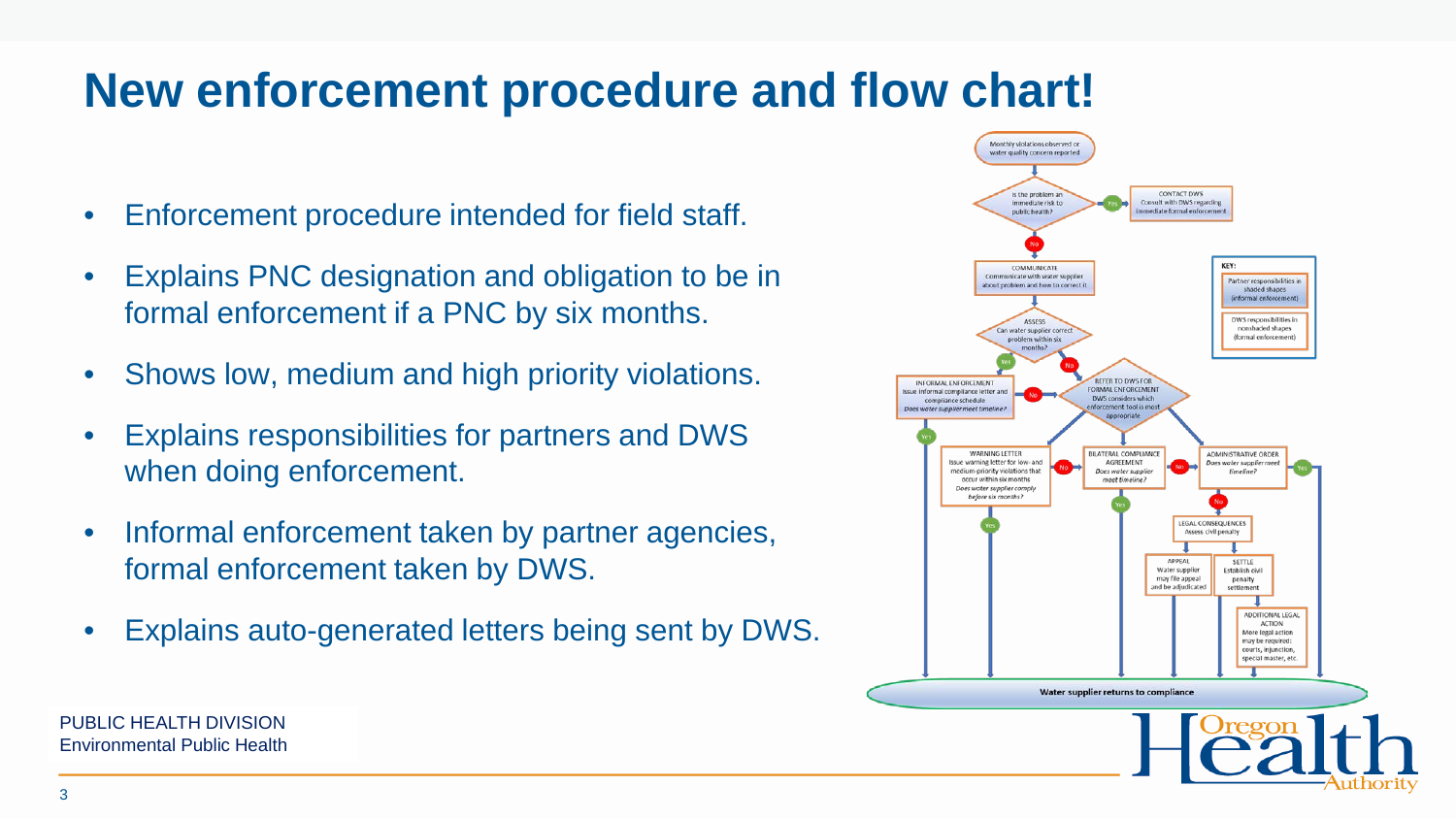### **"Auto-generated" letters being sent out to PWS**

- DWS sends out auto-generated letters to PWS in response to sample results/investigations.
	- Chemical contaminants exceeding the MCL
	- Lead or copper exceeding the action level
	- Confirmed *E. coli* in a groundwater source
	- Coliform investigations and repeated coliform investigations that trigger the need for residual maintenance.
- Auto-generated letters are considered informal enforcement, not formal enforcement.
- Only Bilateral Compliance Agreements (BCA) and Administrative Orders (AO) are considered formal enforcement.



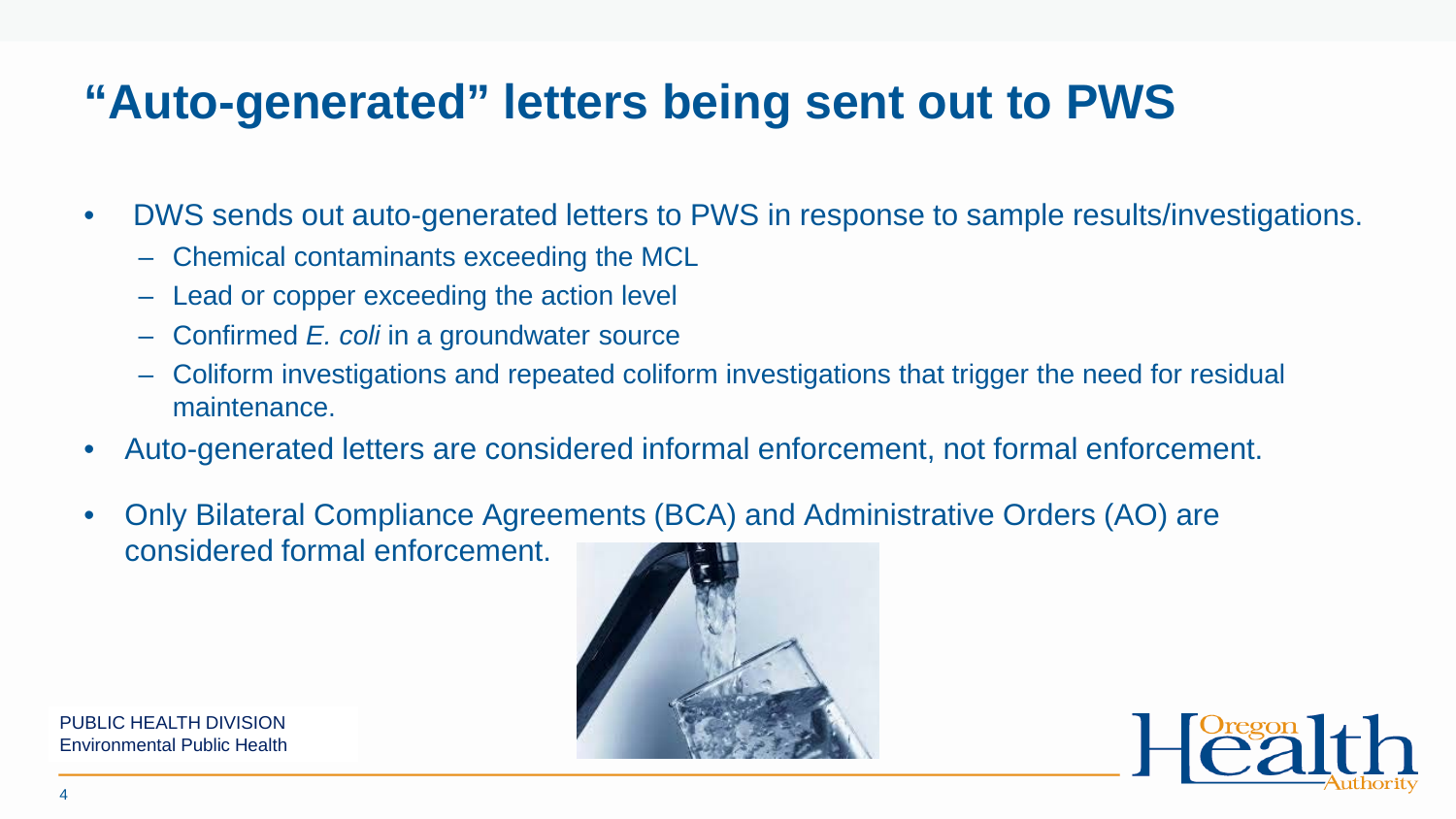### **Auto-generated letters create compliance schedules**

- Auto-generated letters sent to PWS with copy sent to regulator.
- Compliance schedule is entered and viewable on the compliance and enforcement page at data online.
- Regulators get an email reminder 2 weeks prior to compliance schedule deadline.

#### **Compliance and Enforcement Schedules**

| <b>Schedule Type</b>          | <b>Schedule Status</b> | Show Schedules |
|-------------------------------|------------------------|----------------|
| All Schedules<br>$\checkmark$ | $\boxdot$ Open         |                |
|                               | $\vee$ Closed          |                |

| Date Issued  | Due Date     | <b>Closed Date</b> |
|--------------|--------------|--------------------|
| Aug 01, 2018 |              | Open               |
|              | Sep 14, 2018 | Sep 06, 2018       |
|              | Sep 14, 2018 | Sep 06, 2018       |
|              | Dec 10, 2018 | Nov 26, 2018       |
|              | Mar 31, 2019 | Mar 12, 2019       |
|              | Mar 31, 2019 | Mar 20, 2019       |
|              | Sep 30, 2020 |                    |
|              | Mar 31, 2021 |                    |
|              |              |                    |

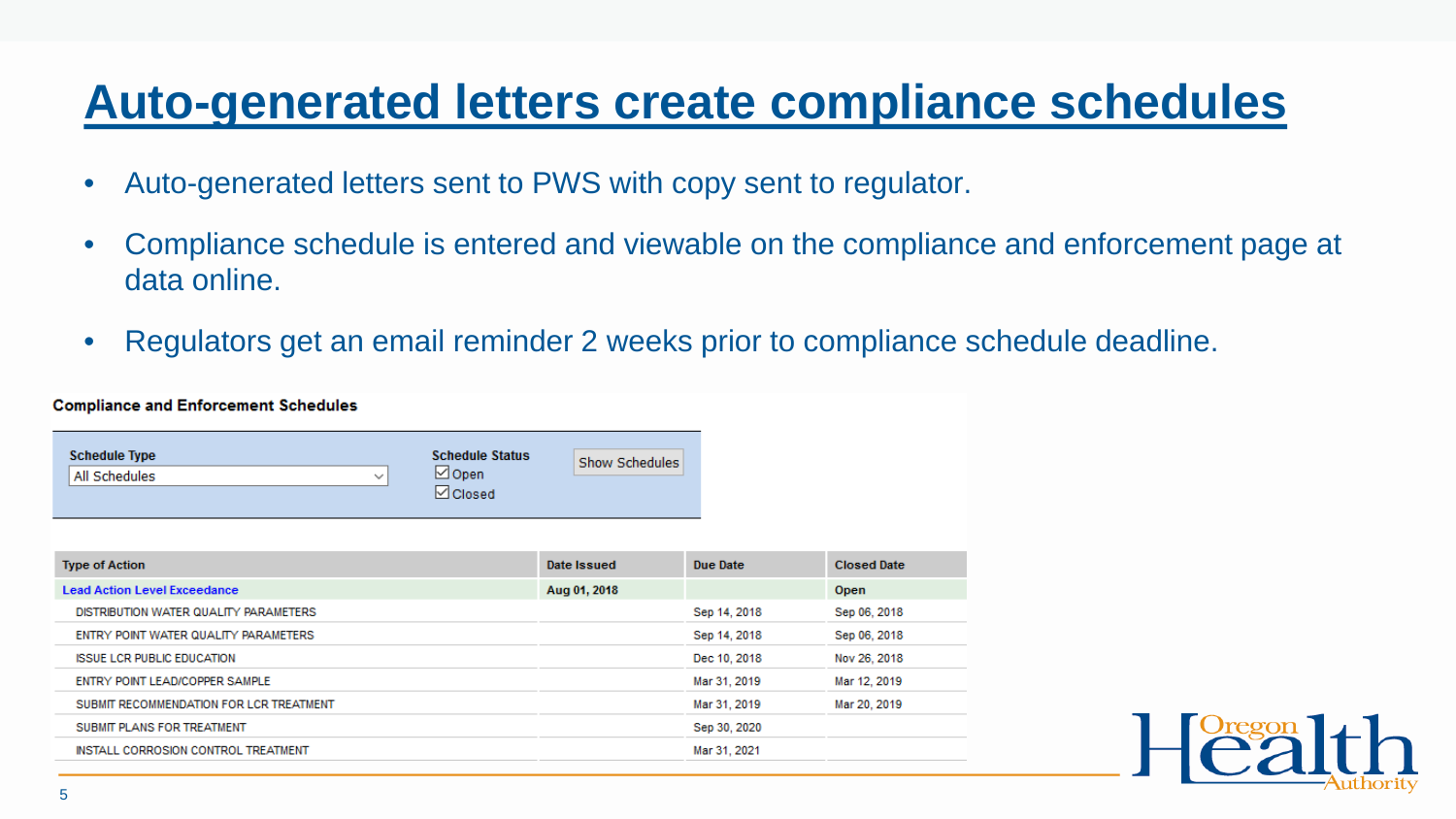### **Compliance schedules**

- When regulator receives two week email reminder that a compliance schedule deadline is approaching, contact PWS to discuss what is needed.
- Do a contact report within six days documenting this conversation, per program element.
- If an extension is needed, contact DWS enforcement personnel first before granting extension.

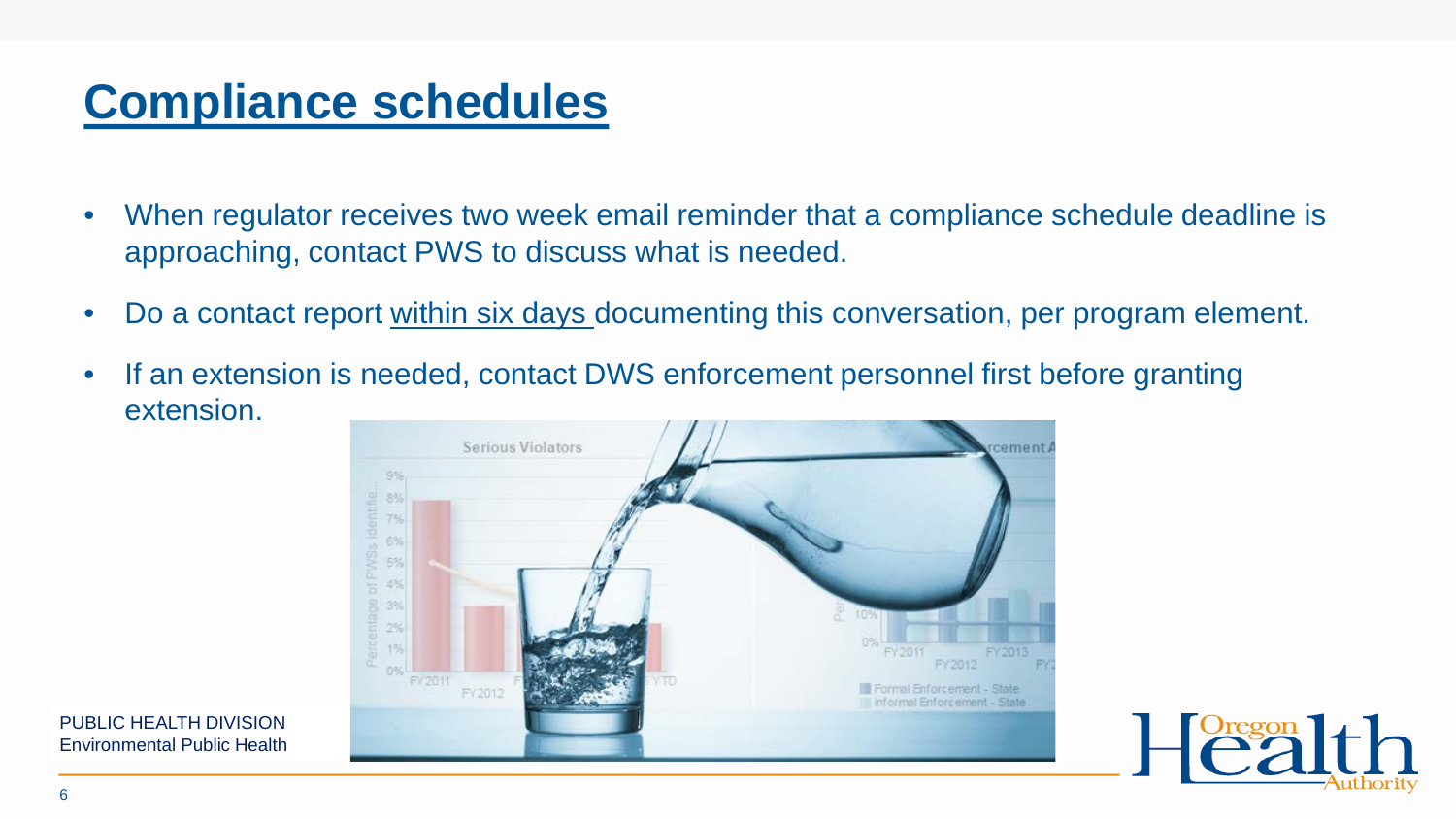### **Survey deficiency warning letters**

- Warning letters are being sent out to PWS for high priority deficiencies that were not corrected by the deadline.
- High priority (a.k.a. priority one) deficiencies have a direct pathway for contamination, must be corrected, we will do formal enforcement to get corrected.
- We are also starting to send out survey deficiency warning letters for repeat low and medium priority deficiencies<sup>©</sup>